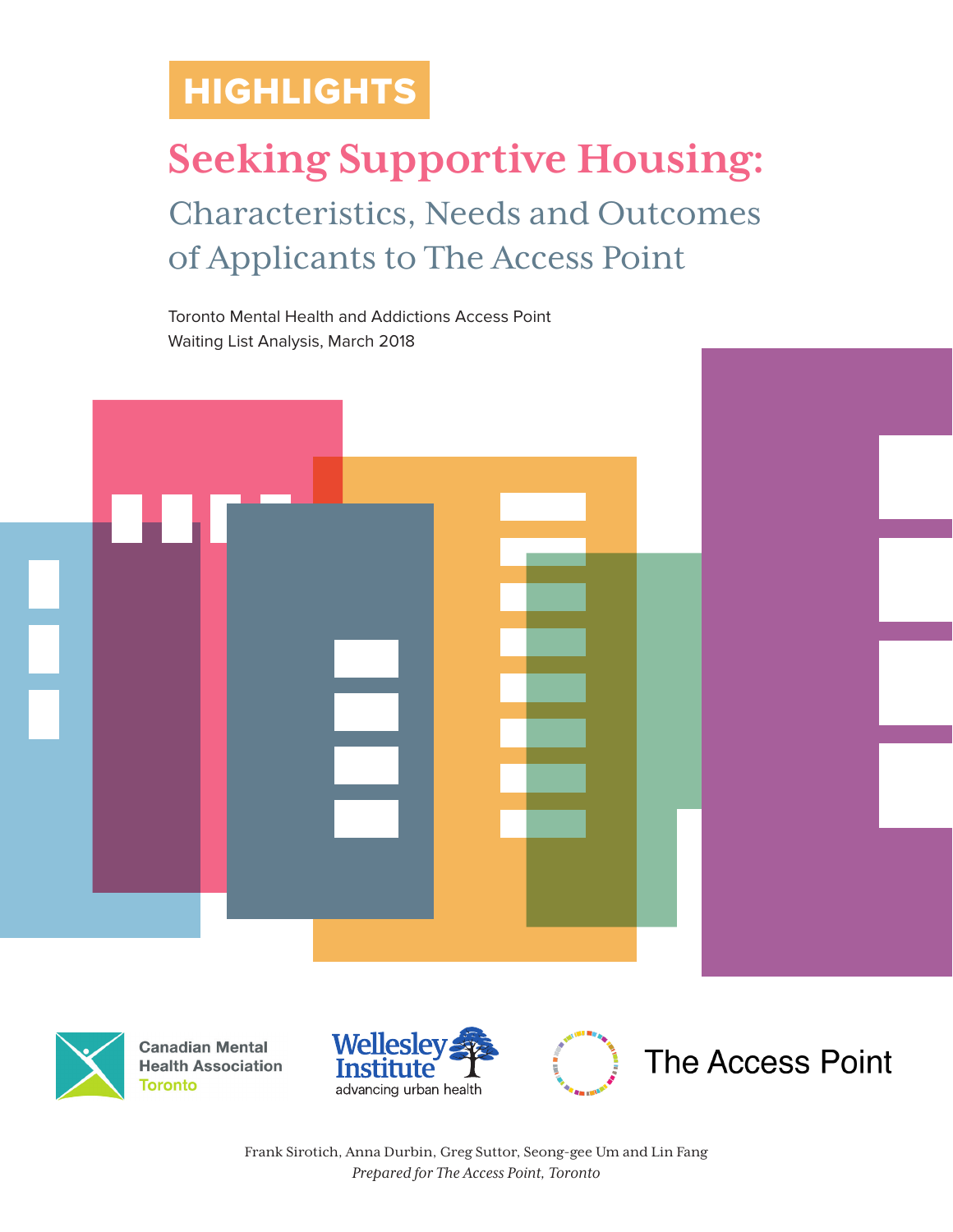## **KEY MESSAGES**

*This study used data from the administrative database of The Access Point, the coordinated access system for supportive housing in Toronto, to examine the characteristics of applicants, their support needs and housing preferences, and the patterns of wait times and outcomes of applying.*

#### Highlights of the Research Findings

- Demand for supportive housing far outstrips supply. In a recent two-year period, over 4,000 new people applied while less than 600 were placed in supportive housing.
- Most applicants have long wait times. Nearly 60 percent (4,431) of applicants on the waitlist had been waiting for housing for two or more years and those waiting longest (top 10% on the waitlist) had been waiting 4.5 years or longer.
- Support needs vary, e.g. looking after the home, meal preparation, managing medications, avoiding crises, and addressing drug or alcohol use. The vast majority of applicants needed support in more than one of these areas.
- Applicants have high levels of housing need as well as great need for supports. More than half of them (52%) self-identified as homeless or in temporary housing when they applied.
- A large majority of applicants stated a preference for self-contained supportive housing units. Only six percent specifically requested shared accommodation.
- Applicants were diverse in their living situation, health and clinical issues:
	- *°* Homeless applicants included 11 percent (of total applicants) residing in shelters, 7 percent in hospital, 3 percent in jail, and 16 percent with no fixed address.
	- *°* One-third of applicants had mood disorders and another third had psychotic disorders, with anxiety and various other diagnoses among the rest.
	- *°* Over one-third of all applicants reported problematic substance use.
	- *°* One-quarter of applicants reported current or recent criminal justice system involvement.
	- *°* One in every eight applicants reported high hospital inpatient use for mental health reasons (50 or more inpatient days in the two years before they applied).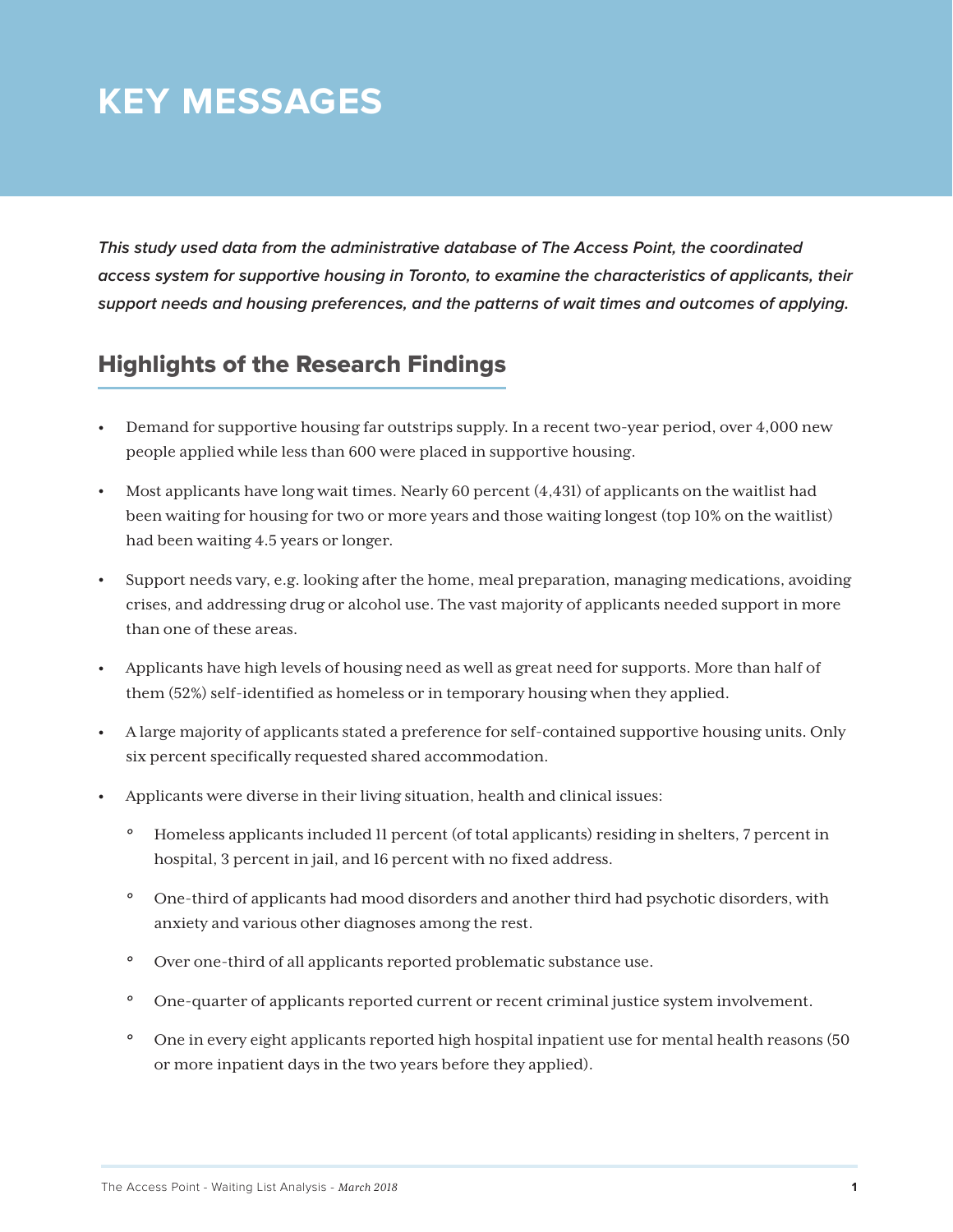- Support needs varied across the above applicant characteristics. However, two broad groupings were evident: people with psychosis diagnoses, higher hospital inpatient use, and functional support needs; and people with problematic substance use, criminal justice involvement, and needs related to managing crises.
- One-fifth of people who were placed in a supportive housing unit were selected by the housing provider rather than drawn from the wait list. These "partnership applicants" were less likely to report being homeless and reported fewer support needs on average.
- There is wide variation in how long people wait for supportive housing. This may be the result of direct access for some applicants through partnership arrangements; boarding homes which have higher turnover and therefore faster access; and the inherent complexity of matching people with specific needs and preferences to particular housing and supports.
- Applicants' wait times from application to placement in housing did not vary substantially based on mental health diagnosis, homelessness, inpatient hospital use or partnership status. But people with problematic substance use, criminal justice involvement, or more support needs tended to wait longer.
- Applicants are not always placed in the support intensity they request when they apply. This is attributable both to the more numerous openings in boarding homes that provide daily support, and to the absence of clear system-wide definitions of support intensity.
- Diverse needs and limited openings make it challenging to match applicants to suitable housing. Half of applicants offered supportive housing refused the first offer made.
- Applicants declined by housing providers because their support needs were too high were more likely to report problematic substance use, criminal justice involvement and homelessness.

#### Implications of the Research

- Long wait times and a growing waitlist confirm a great need to expand the supportive housing system, and also to create more openings by providing rent-subsidized options for supportive housing tenants to move on to.
- A range (or continuum) of support intensity and housing options is needed, reflecting the diverse needs and preferences of supportive housing applicants. Support approaches should be evidenceinformed to meet the needs of distinct applicant groups.
- Given applicants' stated preferences for self-contained housing, system expansion should favour self-contained units. Some shared/congregate properties should be converted to short-term housing, to different support intensity, or to independent dwelling units.